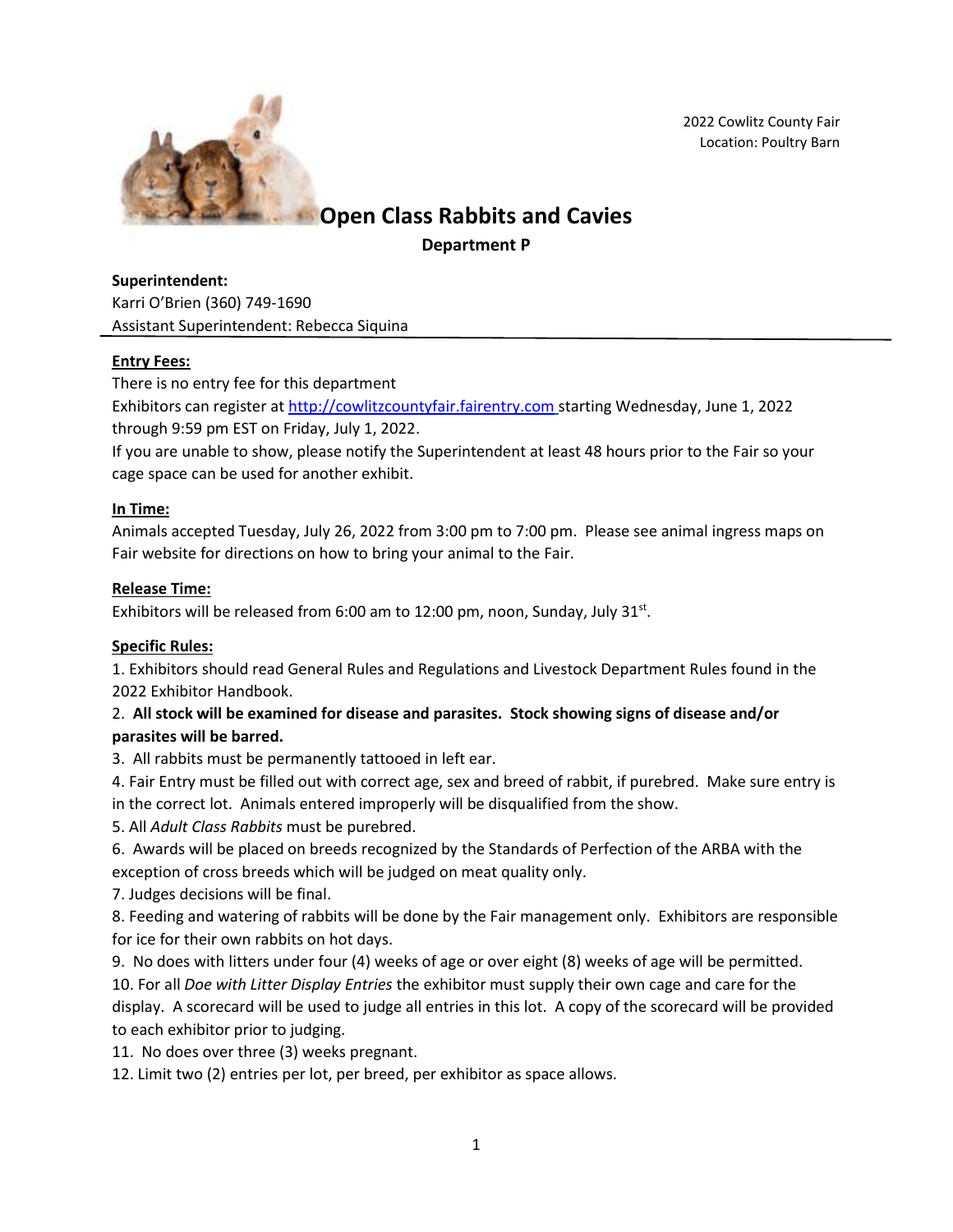#### **Additional Rules for Cavies:**

1. All specimens shall be exhibited in their natural state.

2. Exhibitor must supply their own cage. Minimum cage size must be 18"x18" for the well-being of the cavies.

3. All cavies must be ear tagged or tattooed for permanent identification.

4. All Stock must be exhibited by owner.

- 5. All specimens shall be exhibited in their natural state.
- 6. Cages must be cleaned daily and stock must be kept clean and groomed.

7. Stock is not to be handled by spectators, only by authorized people.

#### **Show Schedule:**

Friday, July 29, 2022 at 1:00 pm – Open Class Rabbit

#### **Premiums:**

| Divisions A & B:       | Blue = $20$ points | $Red = 15$ points                                    | White $= 10$ points |
|------------------------|--------------------|------------------------------------------------------|---------------------|
| Divisions C&D: Class 1 | Blue = $20$ points | $Red = 15$ points                                    | White $= 10$ points |
| Divisions C&D: Class 2 | Blue = $40$ points | $Red = 30$ points                                    | White $= 20$ points |
| Divisions C&D: Class 3 | Blue = $15$ points | $Red = 10$ points                                    | White $=$ 5 points  |
| Divisions C&D: Class 4 | Blue = $15$ points | $Red = 10$ points                                    | White $=$ 5 points  |
| Division E:            | Blue = $20$ points | $Red = 15$ points                                    | White $= 10$ points |
| Division F: Class 1    | Blue = $15$ points | $Red = 13$ points                                    | White $= 9$ points  |
| Division F: Class 2    | Blue = $25$ points | $Red = 20$ points                                    | White $= 15$ points |
| Divisions G&H: Class 1 | Blue = $12$ points | $Red = 8 points$                                     | White = $6$ points  |
| Divisions G&H: Class 2 | Blue = $10$ points | $Red = 6$ points                                     | White $= 2$ points  |
| Divisions G&H: Class 3 | Blue = $30$ points | $Red = 15$ points                                    | White $= 10$ points |
| Divisions G&H: Class 4 | Blue = $15$ points | $Red = 12$ points                                    | White $= 8$ points  |
| Divisions G&H: Class 5 |                    | Points to be assigned by Superintendent and/or Judge |                     |
| Division I:            | Blue = $40$ points | $Red = 30$ points                                    | White $= 20$ points |

#### **Special Awards:**

Herdsmanship – Ribbon Showmanship – Ribbon Participation - Ribbon Best in Show – Rosette Grand Champion – Rosette Reserve Champion – Rosette Superintendent's Award – Rosette Best in Breed – Rosette Premier Breeder – Rosette Premier Exhibitor – Rosette Herdsmanship – Rosette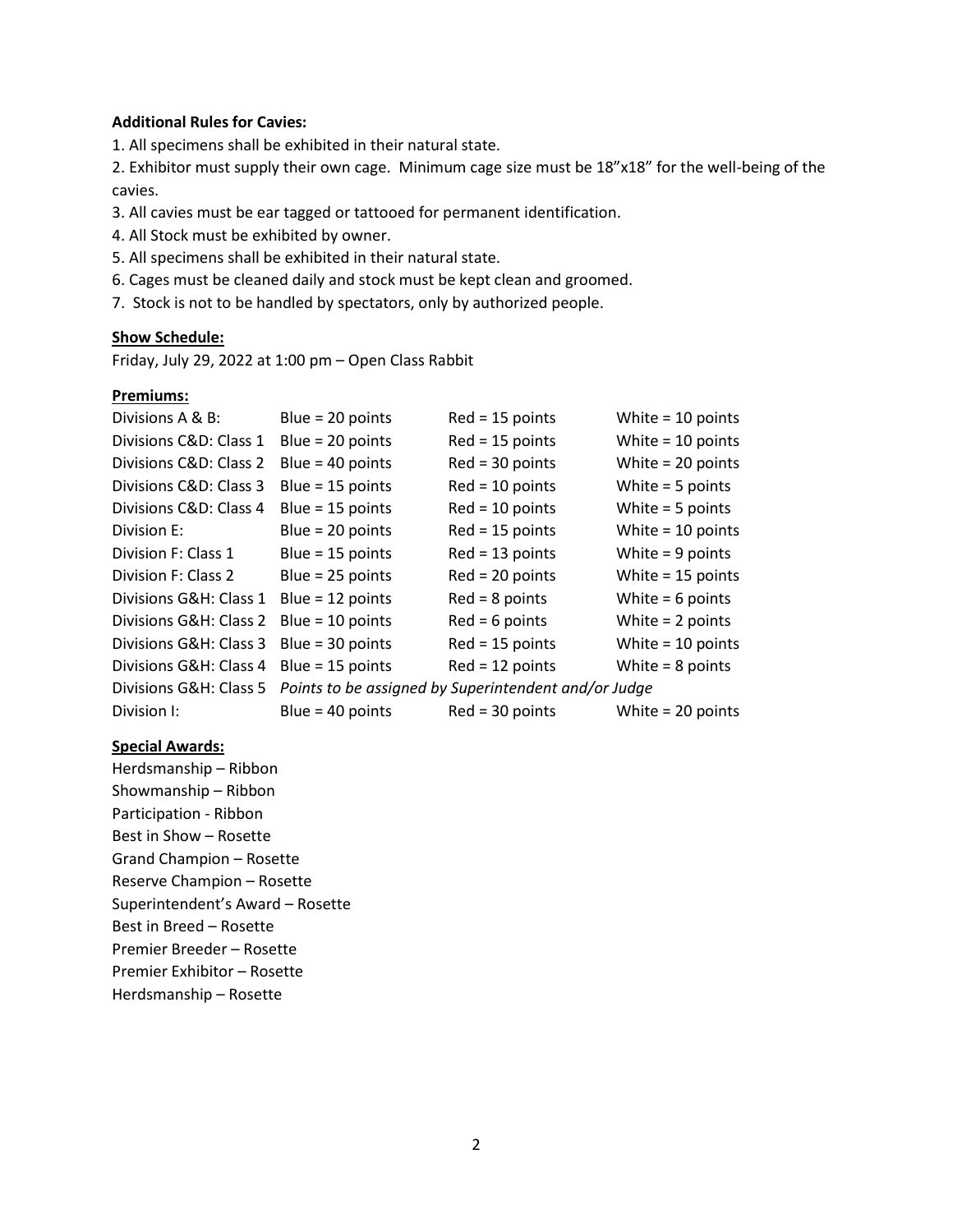# **Division A: OPEN YOUTH RABBITS Division B: OPEN ADULT RABBITS**

# **Classes:**

**Six Class Breeds** - *Use the Lots Immediately Following*

- 1. Claifornian
- 2. Flemish Giant
- 3. French Lop
- 4. English Lop
- 5. New Zealand
- 6. Palomino
- 7. Satin
- 8. Other Six Class Breeds (List breed and variety on entry)

## **Lots:**

- 1. Senior Buck (Over 8 months old)
- 2. Senior Doe (Over 8 months old)
- 3. Intermediate Buck (6-8 months old)
- 4. Intermediate Doe (6-8 months old)
- 5. Junior Buck (Under 6 months old)
- 6. Junior Doe (Under 6 months old)
- 7. Pre-Junior Buck (Under 3 months old)
- 8. Pre-Junior Doe (Under 3 months old)

## **Four Class Breeds –** *Use the Lots Immediately Following*

- 9. Dutch
- 10. Dwarf Hotot
- 11. Havana
- 12. Holland Lop
- 13. Mini Lop
- 14. Mini Rex
- 15. Netherland Dwarf
- 16. Silver Marten
- 17. Other Four Class Breed (List breed and variety on entry)

## **Lots:**

- 1. Senior Buck (Over 6 months)
- 2. Senior Doe (Over 6 months)
- 3. Junior Buck (Under 6 months)
- 4. Junior Doe (Under 6 months)

#### 18. Doe with Litter Display (See rules above) **–** *Use the Lots Immediately Following*

## **Lots:**

- 1. Claifornian
- 2. Flemish Giant
- 3. French Lop
- 4. English Lop
- 5. New Zealand
- 6. Palomino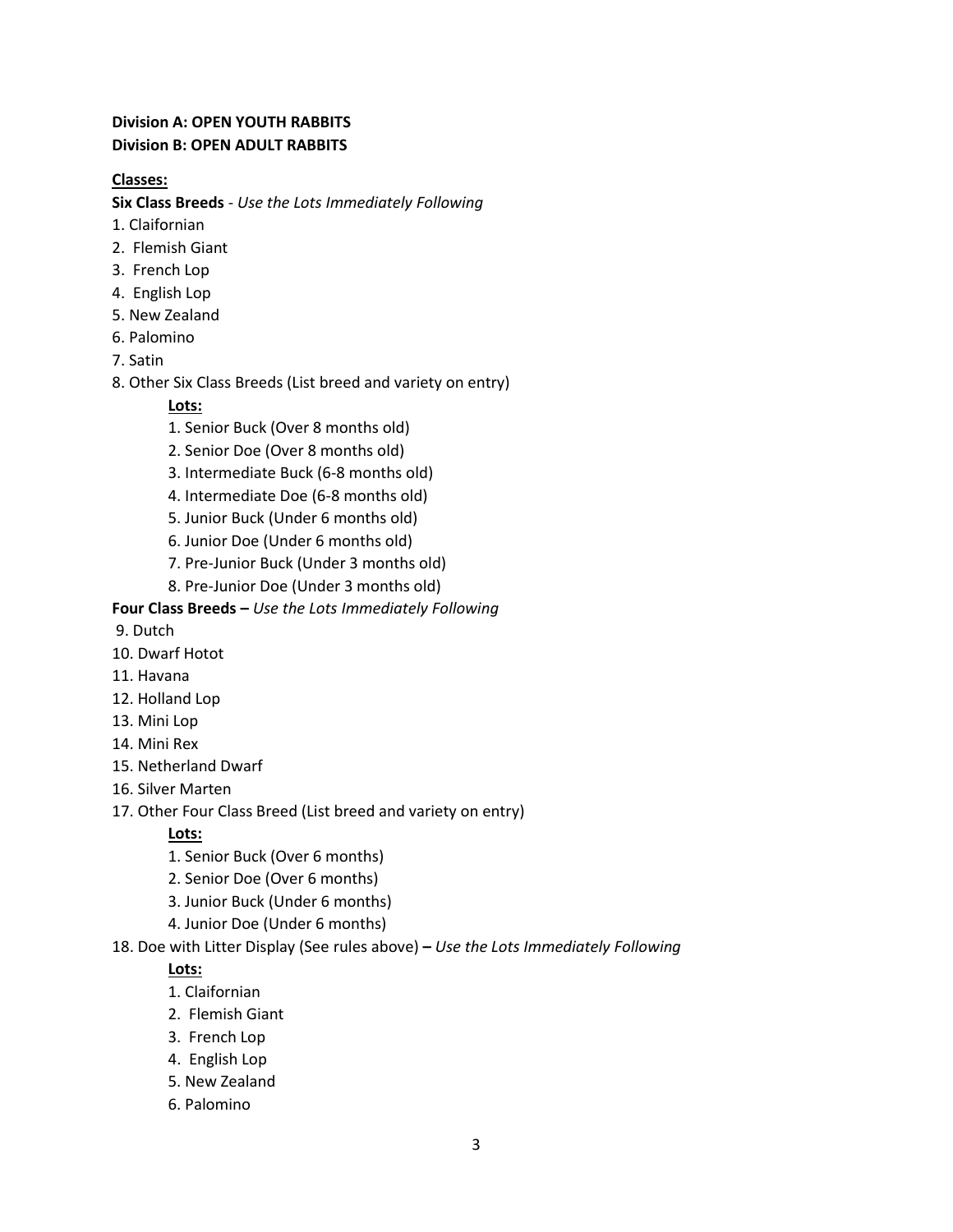- 7. Satin
- 8. Other Six Class Breed (List breed and variety on entry)
- 9. Dutch
- 10. Dwarf Hotot
- 11. Havana
- 12. Holland Lop
- 13. Mini Lop
- 14. Mini Rex
- 15. Netherland Dwarf
- 16. Silver Marten
- 17. Other Four Class Breed (List breed and variety on entry)

#### **Division C: OPEN YOUTH MEAT RABBITS Division D: OPEN ADULT MEAT RABITS**

#### **Classes:**

- 1. Single Fryer (Under 10 weeks, 3-5 pounds)
- 2. Fryer Pen (3 Rabbits, Under 10 weeks, 3-5 pounds)
- 3. Roaster (Under 6 months, 5-8 pounds)
- 4. Stewer (Over 6 months, Over 8 pounds)

## **Division E: YOUTH CAVIES (Guinea Pigs)**

#### **Classes:**

- 1. Pure Breeds *(List breed and variety on entry) – Use the Lots Immediately Following*
- 2. Cross Breeds *(List breed and variety on entry) – Use the Lots Immediately Following*

## **Lots:**

- 1. Junior Boar (Up to 4 months, minimum 12 oz. to 22 oz.)
- 2. Junior Sow (Up to 4 months, minimum 12 oz. to 22 oz.)
- 3. Intermediate Boar (Up to 6 months, 22 oz. to 30 oz.)
- 4. Intermediate Sow (Up to 6 months, 22 oz. to 30 oz.)
- 5. Senior Boar (Over 30 oz.)
- 6. Senior Sow (Over 30 oz.)
- 3. Pure Breeds Sow and Litter
- 4. Cross Breeds Sow and Litter

#### **Division F: ADULT CAVIES**

#### **Classes:**

1. Pure Breeds (List breed and variety on entry) - *Use the Lots Immediately Following*

## **Lots:**

- 1. Junior Boar (Up to 4 months, minimum 12 oz. to 22 oz.)
- 2. Junior Sow (Up to 4 months, minimum 12 oz. to 22 oz.)
- 3. Intermediate Boar (Up to 6 months, 22 oz. to 30 oz.)
- 4. Intermediate Sow (Up to 6 months, 22 oz. to 30 oz.)
- 5. Senior Boar (Over 30 oz.)